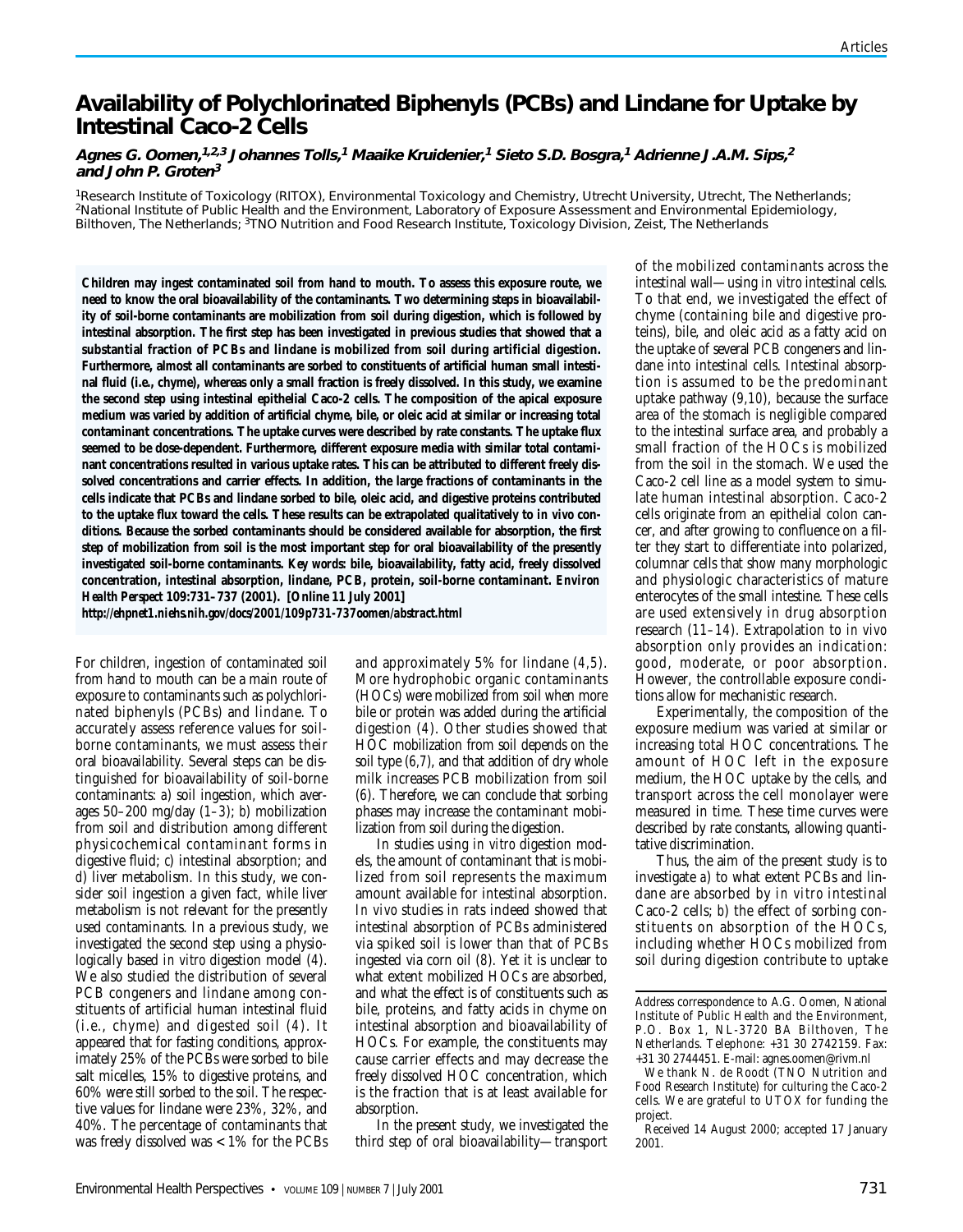into the intestinal cells; and  $\phi$  which factors are likely to have the largest impact on oral bioavailability of the soil-borne HOCs.

### **Materials and Methods**

*Chemicals.* We used PCB congeners 2,2´,5,5´-tetrachlorobiphenyl (IUPAC PCB #52), 2,3´,4,4´,5-pentachlorobiphenyl (IUPAC PCB #118), 2,2´,4,4´,5,5´-hexachlorobiphenyl (IUPAC PCB #153), 2,2´,3,4,4´,5,5´-heptachlorobiphenyl (IUPAC PCB #180), and lindane [γ-hexachlorocyclohexane (γ-HCH)] as test compounds. The logarithms of their octanol–water partition coefficients,  $log K_{ow}$ , are 6.1, 6.2–6.5, 6.9, 7.2, and 3.8, respectively (*15,16*). The internal standards for the PCBs were 2,3,3´,5,6-pentachlorobiphenyl (IUPAC PCB  $\#$  112) and 2,2 $^{\circ}$ ,4,4 $^{\circ}$ ,6,6 $^{\circ}$ hexachlorobiphenyl (IUPAC PCB #155), and for lindane  $α$ -hexachlorocyclohexane ( $α$ -HCH). All chemicals were of analytic grade.

We used Organisation for Economic Co-operation and Development (OECD) medium as artificial standard soil. Dry OECD medium consisting of 10% peat, 20% kaolin clay, and 70% sand was prepared according to OECD guideline 207 (*17*). The appropriate amounts of PCBs dissolved in hexane were added to dry, uncontaminated OECD medium. The hexane was evaporated under continuous shaking. To prevent losses of lindane during spiking, we added lindane to the OECD medium as an aqueous solution that was prepared using the generator column technique (*18,19*). We spiked the OECD medium with a mixture of 7 mg PCB #52, 7 mg PCB #118, 14 mg PCB #153, 7 mg PCB #180, and 2 mg lindane/kg dry OECD medium, which is referred to as the reference contamination level, or with a 3- or 5-fold higher level. The

concentration of lindane of 2 mg/kg represents the current Dutch ecotoxicologic intervention value (*20*). PCB #153 is environmentally abundant. Therefore, its level had to be higher than that of the other PCBs. The spiking levels of the PCBs are of environmental relevance (*21*), although relatively high for the PCBs relative to the current Dutch intervention value of 1 mg PCB/kg dry soil (*20*).

*Artificial digestion.* We used the physiologically based *in vitro* digestion model designed by Rotard et al. (*7*) in a modified version as described by Sips et al. (*22*). The digestion process was based on physiologic constituents and transit times for fasting conditions of children. The digestion model is schematically presented in Figure 1. In short, synthetic saliva, gastric juice, duodenal juice, and bile were prepared. The saliva was added to 0.9 g OECD medium and rotated at 60 rpm for 5 min at 37°C. Subsequently, gastric juice was added, and the mixture was rotated at 60 rpm for 2 hr. In the last digestion step duodenal juice and bile were added, and this mixture was rotated at 60 rpm for 2 hr. Finally, the mixture was centrifuged for 5 min at 3,000*g*, yielding a pellet (i.e., digested OECD medium) and about 58.5 mL of supernatant (i.e., artificial chyme). Important constituents of the digestion were freeze-dried chicken bile, bovine serum albumin (BSA), mucine, pancreatine, pepsin, and urea. After the artificial digestion, 0.9 g/L bile, 15.4 g/L OECD medium, and 3.7 g/L protein were present in the system. The ionic strength of the chyme was 0.14 M and the pH was  $5.5 \ (\pm 0.2)$ . Freshly prepared chyme was used in all exposure experiments.

*Cell culture.* Cells from passage 30–45 were grown on Millipore (Bedford, MA,

USA) culture plate inserts of mixed cellulose esters  $(4.2 \text{ cm}^2, 0.45 \text{ }\mu\text{m}$  pore size) for 3–4 weeks. During this time the cells were maintained at 37°C in a humidified atmosphere containing  $95\%$  air and  $5\%$  CO<sub>2</sub>, in culture medium. The culture medium consisted of Dulbecco's Modified Eagle's Medium (DMEM; Gibco, Rockville, MD, USA), containing 25 mM HEPES and 4.5 g/L glucose, which was amended with 10% inactivated fetal calf serum (FCS), 1% nonessential amino acids (NEAA), 2 mM glutamine, and 50 mg/L gentamicin.

*Experiments.* The exposure system is schematically presented in Figure 2. The system has an apical and a basolateral side, which represent the intestinal lumen and the blood and lymph drain, respectively. The test compounds were always presented at the apical side, and in all experiments an uncontaminated mixture of DMEM and chyme (1:1, v:v) was added to the basolateral compartment. This mixture of DMEM and chyme will be referred to as DMEM/chyme. We employed similar conditions as during cell culture, except that the well plates were stirred at approximately 60 rpm. Furthermore, unless mentioned otherwise, DMEM amended with 1% NEAA, 2 mM glutamine, and 150 mg/L gentamicin was used for exposure experiments. For all experiments, we took care not to exceed the solubility of the HOCs, according to solubility data of Dulfer et al. (*23*) on DMEM with oleic acid and of Oomen et al. (*4*) on chyme. Losses of test compounds via the air and cross-contamination between and within the wells were prevented by closing the well and inserting a Teflon lid.

We performed several exposure experiments with Caco-2 cells (Table 1). First, we varied the composition of the apical



**Figure 1.** Schematic representation of the procedure of an artificial digestion.



**Figure 2.** Schematic side view of a well with a monolayer of Caco-2 cells.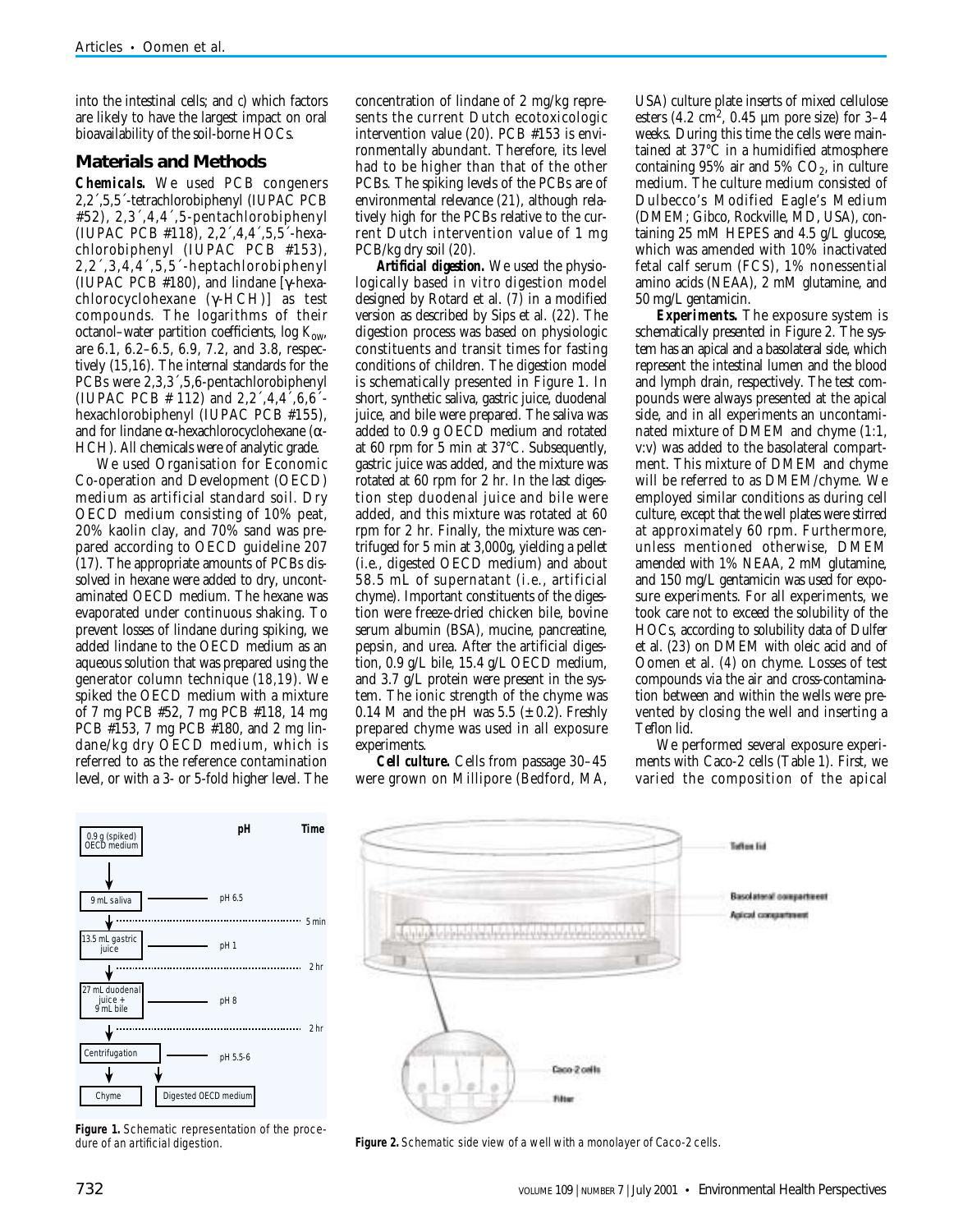medium. To the apical compartment we added 2 mL of *a*) DMEM/chyme, *b*) DMEM that contained 0.5 mM oleic acid, or *c*) DMEM that contained 0.5 mM oleic acid and 0.9 g/L freeze-dried chicken bile. We chose oleic acid as model fatty acid because it is a major product from dietary lipid hydrolysis. We used an acetone solution with the test compounds to spike the different media.

In the second series of experiments, we used different apical concentrations of PCBs and lindane in DMEM/chyme. Therefore, we prepared artificial chyme with OECD medium that was spiked with one, three, or five times the reference contamination level. Thus, we obtained three chyme solutions with increasing concentrations of mobilized HOCs. In addition, we added PCB congeners other than our test compounds to the exposure medium with chyme from an artificial digestion with OECD medium that was spiked with five times the mentioned HOC mixture (total PCB concentration about 1.5 µM). In this manner, we obtained a DMEM/chyme solution with a total PCB concentration of 50 µM.

*Sampling procedure.* We incubated the cells with PCBs and lindane for various periods of time up to 24 hr. We took a 250 µL aliquot of the apical medium to determine lactate dehydrogenase (LDH) leakage of the cells. Subsequently, we took several samples of each well for HOC determination. The complete basolateral medium and the rest of the apical medium were sampled and transferred to separate glass tubes that contained 2 mL hexane and internal standards. The internal standards were used to correct for volume differences between samples and losses of the PCBs and lindane during cleanup. The apical and basolateral compartments were rinsed twice with 2 mL phosphatebuffered saline (PBS); the basolateral compartment was also rinsed with 2 mL hexane. The washes were added to the corresponding samples. The apical volume can decrease and the basolateral volume can increase through active transport across the cells. Therefore, we corrected for the amount of test compound in the LDH sample based on volume determination via weighing of the samples

for HOC determination. The cells were disrupted by 2 mL ethanol and resuspended. This solution was subsequently transferred into a glass sample tube. We rinsed the remaining filter once with 2 mL PBS and once with 2 mL hexane and added the washes to the cell sample. Thus, all compartments (apical, basolateral, and cell) were sampled from each well. In addition, three wells were used for each combination of exposure time and medium.

*Sample treatment.* We added 2 mL 18 M sulfuric acid to each sample to degrade organic interferences. After extensive stirring, we added about 10 mL water and restirred each sample. Subsequently, the water phase was frozen by storage at –25°C, after which the liquid hexane phase could easily be collected. Then we added about 2 mL new hexane to the aqueous sample. The sample was melted, stirred again, and stored at –25°C. We performed this procedure thrice. The combined hexane extracts were evaporated under a gentle nitrogen stream to approximately 100 to 500 µL, before analysis by gas chromatograph–electron capture detector.

*Data handling.* The time course of the HOC amounts in the different compartments was fitted to a first-order two-compartment model (the apical and cell compartment) with the Scientist program of ChemSW (Fairfield, CA, USA). Hence, the curves could be compared quantitatively. We included an exponential loss term from the apical medium to account for losses of test compounds during the experiment.

$$
\frac{dC_{\text{med}}}{dt} = k_{cm} \times C_{\text{cell}} - k_{mc} \times C_{\text{med}} - k_{ml} \times C_{\text{med}}
$$

[1]

$$
\frac{dC_{\text{cell}}}{dt} = k_{mc} \times C_{\text{med}} - k_{cm} \times C_{\text{cell}} \qquad [2]
$$

Equation 1 represents the change in concentration of an HOC in the exposure medium,  $C_{\text{med}}$ , in time, *t*. Equation 2 represents the change in concentration of an HOC in the cell compartment,  $C_{\text{cell}}$ , in time, *t*. Several rate constants are involved, representing transport from the apical

**Table 1.** Overview of the experimental variations.

| Apical exposure medium                      | Spike apical medium [µM]                                                                              |
|---------------------------------------------|-------------------------------------------------------------------------------------------------------|
| DMEM/chyme                                  | $0.2 - 0.3$ µM by acetone spike                                                                       |
| DMEM + 0.5 mM oleic acid                    | $0.2 - 0.4$ µM by acetone spike                                                                       |
| DMEM $+$ 0.5 mM oleic acid $+$ 0.9 g/L bile | $0.2 - 0.4$ µM by acetone spike                                                                       |
| DMEM/chyme                                  | $1\times$ , $3\times$ , and $5\times$ reference level, <sup>a</sup> by artificial digestion           |
| DMEM/chyme                                  | $5\times$ reference level <sup>a</sup> by artificial digestion $+50$ µM total PCB by<br>acetone spike |

**a**DMEM/chyme was prepared with chyme that was obtained from an artificial digestion with spiked OECD medium. The reference HOC level in OECD medium was: 7 mg PCB #52, 7 mg PCB #118, 14 mg PCB #153, 7 mg PCB #180, and 2 mg lindane/kg dry OECD medium.

medium to the cell compartment (*kmc*), transport from the cell to the apical medium compartment (*kcm*), and losses from the apical medium (*kml*). We estimated a cell volume of 10.6 µL/well, based on a cell height of 25 µm (*12*) and the filter surface. The standard deviations (SD) of the rate constants were estimated by the fit program. Two rate constants are considered to be significantly different ( $\alpha \leq 0.05$ ) if the average values plus or minus two times the SD of both constants do not overlap. The maximum uptake flux, *J*u,max, can be calculated by extrapolation of the uptake flux to zero time, based on equation 2.  $A_{filter}$  represents the surface area of the filter, and  $C_{\text{med,t=0}}$  the contaminant concentration in the apical compartment at zero time:

$$
J_{\rm u,max} = \frac{(k_{mc} \times C_{\rm med, t=0})}{A_{\rm filter}}
$$
 [3]

*Quality control.* We investigated the experimental validity in several ways. We calculated the mass balance of the test compounds by summing up the amounts of each compound measured in the apical, basolateral, and cell compartment. We compared these summed amounts to amounts of the corresponding test compounds in the exposure media that were added to cells at the beginning of the experiment.

Furthermore, blanks were always included. We took samples of uncontaminated media, chyme, PBS, and hexane, and of cells exposed to uncontaminated DMEM/chyme. Also, we determined the HOC content of some filters, which had been employed during exposure experiments and had been sampled.

In addition, we performed several system control experiments. First, we determined transfer of the test compounds in time over a filter without Caco-2 cells. Second, we investigated sorption of the HOCs to the insert wall.

We checked the integrity of the cell monolayer of each well by determining the transepithelial electric resistance (TEER) at room temperature with a Mitchell-ERS Epithelial Voltohmmeter (Millipore Co., Bedford, MA, USA). We assessed cell viability and toxicity after exposure to DMEM/chyme by neutral red uptake by the cells and by determination of the LDH leakage (BM/Hitachi 911, using pyruvate as substrate) (Hitachi, Tokyo, Japan) from the cells into the apical medium, which is a measure of cell disruption. We sampled the LDH leakage in all wells after exposure and therefore also assessed toxicity due to the other exposure media and contaminants.

Finally, we studied the effect of DMEM/chyme on transport of the reference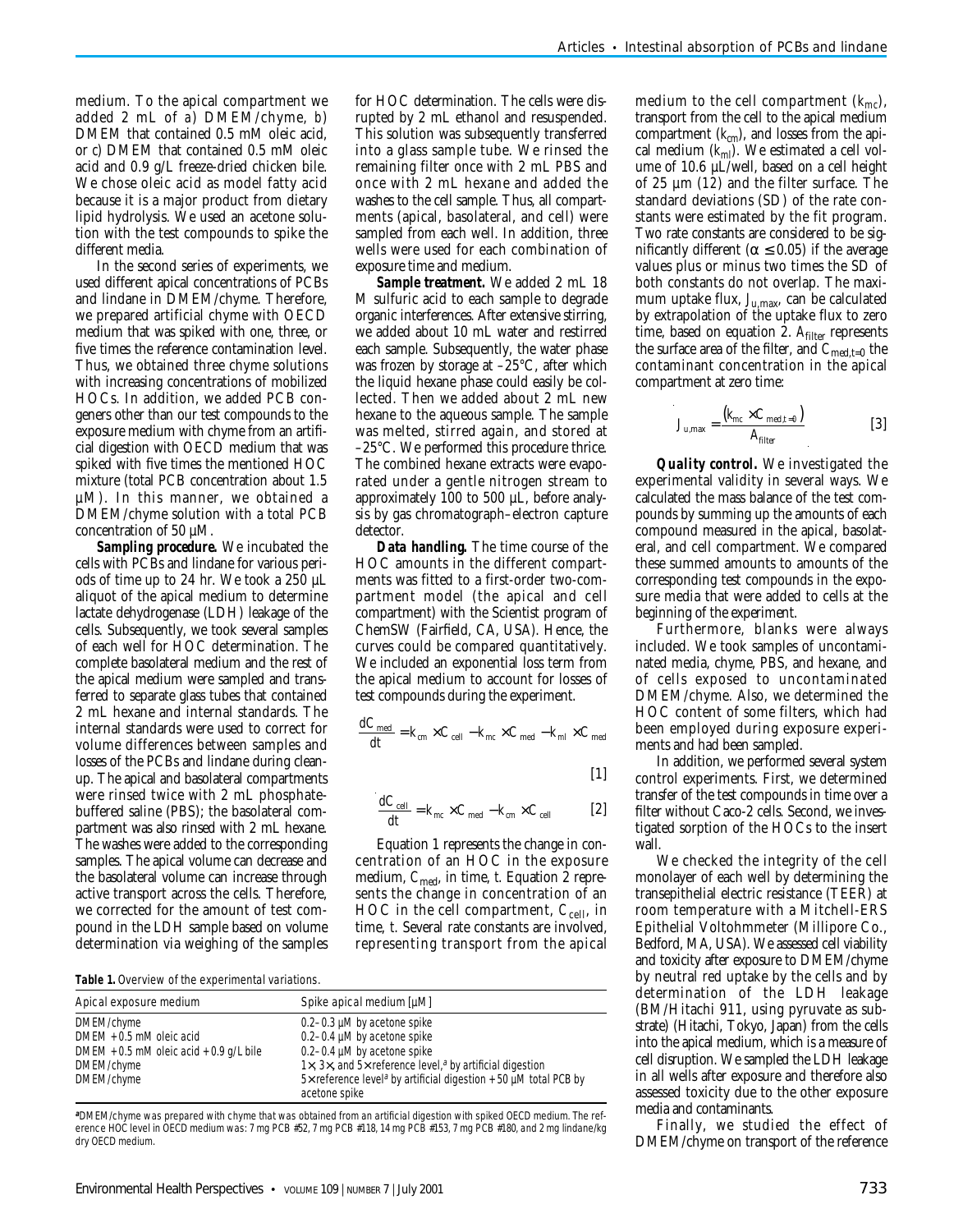compounds 3H-mannitol, fluorescein isothiocyanate dextran FD4 (Mw 4000), and fluorescein across the Caco-2 cell monolayers.

## **Results and Discussion**

*Artificial digestion.* During artificial digestion, 54% of lindane and between 30% and 47% of the PCBs were mobilized from spiked OECD medium. This percentage is similar to results of previous experiments (*4*).

*Quality control.* **Recovery.** We recovered  $95\%$  ( $\pm$  18%) by summation of the amounts of contaminants in the apical, basolateral, and cell compartments after 0.5 hr of exposure, compared to the amounts of contaminants measured in the exposure media. In some cases we observed a gradual decrease in the recovered HOC amount in the system during the 24 hr of exposure. However, this decrease was in general only a minor fraction: In most cases more than 70% of each HOC was present after 24 hr of exposure, compared to 0.5 hr of exposure. This indicates that no major losses of test compounds occurred during exposure. We consider the mass balance to be satisfying, especially in light of the extreme hydrophobicity of the contaminants, which results in a high tendency of the HOCs to evaporate and to sorb to surfaces.

**Blanks.** None of the blank samples, the filters, and the uncontaminated solutions and compartments of unspiked wells showed traces of test compounds. Therefore, the measured test compounds in the different compartments originated from exposure media only, and the sampling procedure was appropriate to remove all HOCs from the filter. In addition, the absence of test compounds in the blank well compartments after 24 hr of exposure indicates that no crosscontamination between wells took place.

**Filter.** Transport of the HOCs over the insert filter without a cell layer appeared to be low: We measured < 2% of PCB #118, PCB #153, and PCB #180, and < 10% of lindane and PCB #52 in the basolateral compartment after 24 hr of exposure. This is in line with a similarly low basolateral HOC concentration after 24 hr of exposure with a Caco-2 cell layer (Figures 3 and 4).

Therefore, the filter itself is a major barrier for the HOCs. The mechanism of HOC transport across the cells is not fully known. Extremely hydrophobic compounds such as PCBs are assumed to go along with the cellular pathway for lipid assimilation. Lipids are transported through the cells via very low-density lipoproteins (*23,24*), and subsequently enter the lymph flow (*9,24,25*). Although the cell line presently used expresses some lipid transport, the extent is probably not fully comparable to *in vivo* conditions (*26*). Therefore, the present experimental set-up is limited to study the first step for intestinal absorption, transport of HOCs from the apical medium into the cells.

**Sorption to insert walls.** Approximately 10–15% and 3% of the total amount in the apical compartment of, respectively, the PCBs and lindane were sorbed to insert walls. These are minor fractions that will not largely influence the time curves. Therefore, sorption to the insert wall is not considered further, although it might be partly represented by the undefined loss term in Equation 1.

**Cell viability and integrity.** The TEER was approximately 500  $\Omega$ /cm<sup>2</sup>. This shows that the enterocyte cells were mature and that no holes were present in the cell monolayers (*12*).

Neutral red uptake by cells after preexposure for 24 hr to DMEM/chyme was the same as the uptake by cells after preexposure for 24 hr to culture medium. This indicates that chyme did not decrease the active uptake of neutral red, which is a measure for cell viability. The LDH values increased with exposure time. However, this was also the case for wells that were exposed to culture medium only, indicating that cell viability was not compromised by the different media or HOCs. In general, < 5% of the total amount of cells were disrupted after 24 hr of exposure, which we consider acceptable.

**Reference compounds.** The reference compounds showed a clear increase in the amount that was transported across the Caco-2 cells to the basolateral compartment when

the cells were exposed to DMEM/chyme compared to culture medium only. The increase in the apparent permeability for mannitol and FD4 approximated a factor of 5 to 7 after 2 hr of exposure to both media. The apparent permeability for mannitol was increased by a factor of 15 after 24 hr of preexposure to DMEM/chyme and subsequent exposure to mannitol for 1 hr, compared to exposure to culture medium only. In a similar experiment the apparent permeability for fluorescein was increased by a factor of 40. The reference compounds are known to be transported paracellularly, i.e., through tight junctions and intracellular spaces. The increase in the transport of reference compounds indicates that chyme most probably affected the cell–cell junctions, without clear signs of cellular toxicity. Also, *in vivo* it is known that bile salts alter the intrinsic permeability of the intestinal membrane, leading to increased permeation via paracellular or transcellular routes (*9*). Therefore, we regard this state of the monolayer as realistic and workable.

**P-glycoprotein pump.** P-glycoprotein may pump xenobiotics such as the presently used compounds from inside the cells back into the apical medium. According to results of Dulfer et al. (*23*), who studied PCB uptake by and transport across the Caco-2 cell monolayers, P-glycoprotein is not likely to largely influence PCB uptake by the Caco-2 cells.

In the two series of experiments, we varied *a*) the composition and *b*) the contaminant concentration of the apical medium. Consequently, both the freely dissolved and the total HOC concentration in the apical compartment were manipulated.

*Composition exposure medium.* For the first series of experiments, the distribution of PCB #153 among the apical, basolateral, and cell compartments as a function of exposure time is presented in Figure 3. Other test compounds showed similar patterns. In the remainder of this article, PCB #153 is presented graphically as representative of all test compounds. As can be seen in Figure 3, at all time points hardly any contaminants were present in the basolateral compartment.



Figure 3. Time curves for PCB #153 for different compositions of the apical medium. (A) A mixture of DMEM and chyme (1:1, v:v), i.e., DMEM/chyme. (B) DMEM with 0.5 mM oleic acid. (C) DMEM with 0.5 mM oleic acid + 0.9 g/L bile.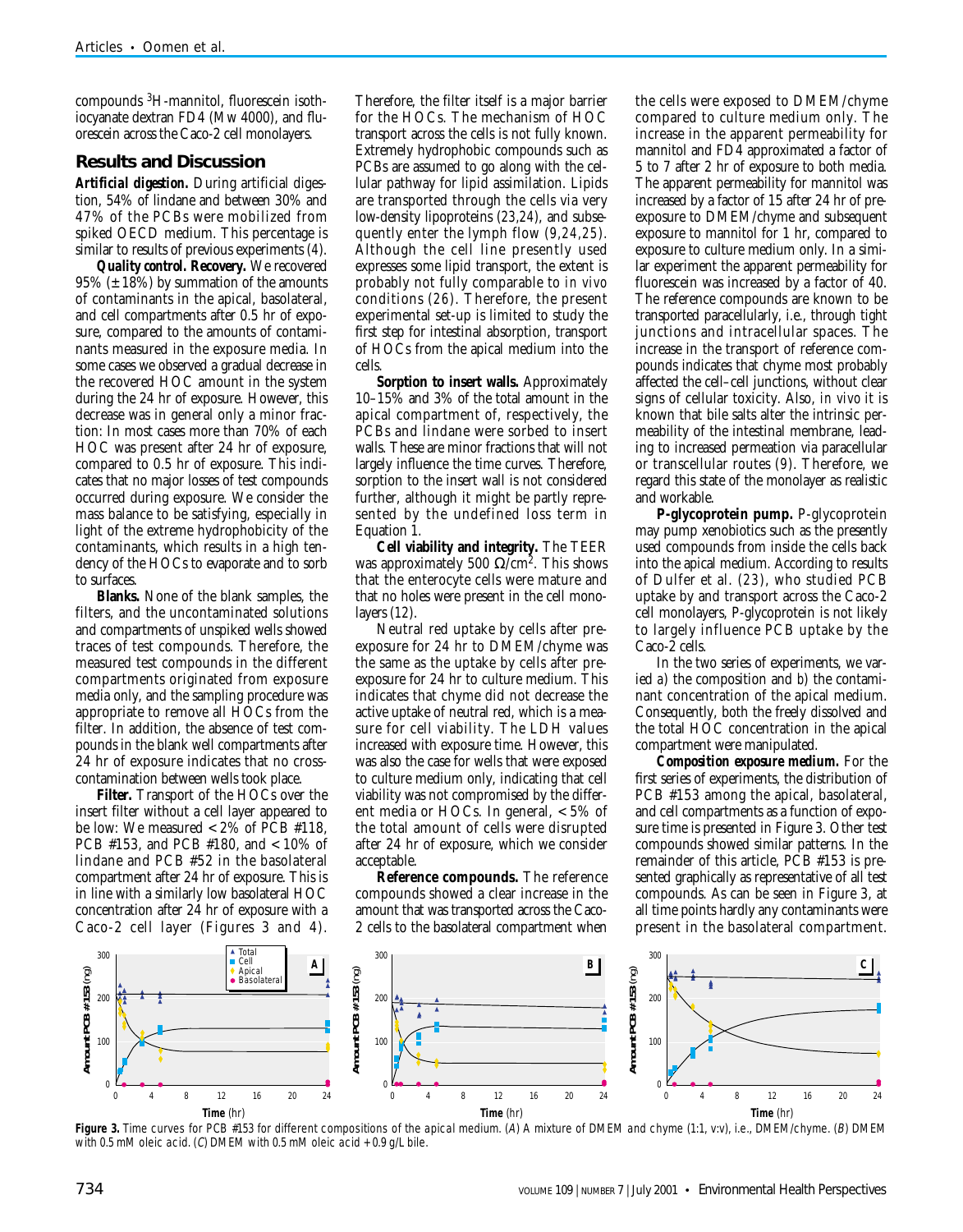Hence, the first-order two-compartment model can be applied to fit the uptake of HOCs from the apical medium into the Caco-2 cells. Furthermore, the amount of contaminant in the cells increased rapidly to reach a steady state within a few hours. Steady state can be assumed when the lines for the apical, cell, and total amounts run parallel. Meanwhile, the amount of contaminant in the apical compartment decreased within the same time frame. The amount of contaminant in the cell compartment at steady state is the largest contaminant fraction present in the system. This is illustrated by the ratio *kmc*/*kcm*, which represents the HOC concentration ratio over the cell and apical compartment at steady state. This

ratio is approximately  $10^3$  (Tables 2 and 3). Therefore, at steady state, the concentration of an HOC is about a factor 10<sup>3</sup> higher in the Caco-2 cells than in the apical medium. Previous studies showed that the freely dissolved concentration of the PCBs and lindane in chyme is small, respectively  $< 1\%$ and about 5% (*4,5*). Thus, the freely dissolved HOC fraction is much smaller than the total fraction that accumulated into the cells, which was always more than 50%. This indicates that more than the freely dissolved compounds contributed to the uptake into the cells.

Steady state distributions for different apical media were comparable. Apparently, the capacity of the cells for HOCs mainly

| Table 2. Rate constants $\pm$ SD of HOC transport into Caco-2 cells for different apical exposure media. |  |  |
|----------------------------------------------------------------------------------------------------------|--|--|
|----------------------------------------------------------------------------------------------------------|--|--|

| Compound | Apical medium              | $(k_{mc} \pm SD)$<br>$\times 10^{-4}$ [hr <sup>-1</sup> ] <sup>a</sup> | $(k_{cm} \pm SD)$<br>$\times 10^{-7}$ [hr-1] <sup>b</sup> | $(km1 \pm SD)$<br>$\times$ 10 <sup>-5</sup> [hr <sup>-1</sup> ] <sup>c</sup> |
|----------|----------------------------|------------------------------------------------------------------------|-----------------------------------------------------------|------------------------------------------------------------------------------|
| I indane | DMEM/chyme                 | $15 \pm 1$                                                             | $10 \pm 3$                                                |                                                                              |
|          | DMEM + oleic acid          | $12 \pm 1$                                                             | $7 \pm 3$                                                 |                                                                              |
|          | $DMEM +$ oleic acid + bile | $12 \pm 1$                                                             | $9 \pm 3$                                                 |                                                                              |
| PCB #52  | DMEM/chyme                 | $9 \pm 1$                                                              | $10 + 4$                                                  |                                                                              |
|          | $DMFM + oleic acid$        | $38 \pm 4$                                                             | $56 \pm 10$                                               |                                                                              |
|          | $DMFM +$ oleic acid + bile | $5 \pm 1$                                                              | $15 \pm 5$                                                |                                                                              |
| PCB #118 | DMEM/chyme                 | $8 \pm 1$                                                              | $21 \pm 3$                                                | $6 \pm 1$                                                                    |
|          | DMEM + oleic acid          | $19 \pm 1$                                                             | $32 \pm 4$                                                | $18 \pm 2$                                                                   |
|          | $DMEM +$ oleic acid + bile | $3 \pm 0.2$                                                            | $8 \pm 2$                                                 | $6 \pm 1$                                                                    |
| PCB #153 | DMEM/chyme                 | $7 \pm 1$                                                              | $22 \pm 3$                                                |                                                                              |
|          | $DMFM + oleic acid$        | $14 \pm 1$                                                             | $28 + 4$                                                  | $2 + 1$                                                                      |
|          | $DMEM +$ oleic acid + bile | $3 \pm 0.1$                                                            | $6 \pm 1$                                                 | $0.5 \pm 0.3$                                                                |
| PCB #180 | DMEM/chyme                 | $6 \pm 1$                                                              | $19 \pm 7$                                                | $7 \pm 2$                                                                    |
|          | $DMFM + oleic acid$        | $7 \pm 1$                                                              | $9 \pm 4$                                                 | $15 \pm 3$                                                                   |
|          | $DMEM +$ oleic acid + bile | $2 \pm 0.2$                                                            | $6 \pm 1$                                                 | $2 \pm 0.4$                                                                  |

Rate constants are considered significantly different if the average value ( $\pm$  2  $\times$  SD) of both constants do not overlap, which represents  $\alpha \leq 0.05$ .

**<sup>a</sup>**Rate constants represent HOC transport from the apical medium to the Caco-2 cells. **<sup>b</sup>**Rate constants represent HOC transport from the cells to the apical medium. **c**Rate constants represent losses from the apical medium.



**Figure 4.** Time curves for PCB #153 for increasing apical exposure concentrations in DMEM/chyme. To that end, the chyme was contaminated via an artificial digestion with spiked OECD medium. The OECD medium was spiked with (A) 1 $\times$ , (B) 3 $\times$ , (C) 5 $\times$ , and (D) 5 $\times$  the reference mixture: 7 mg PCB #52, 7 mg PCB #118, 14 mg PCB #153, 7 mg PCB #180, and 2 mg lindane/kg dry OECD medium. For (D) 50 µM of other PCB congeners were added via acetone spike. For  $t = 1$  hr and  $t = 4$  hr, two replicate wells were used.

determines the steady state situation. Uptake into Caco-2 cells occurred faster for DMEM with oleic acid than for DMEM/chyme, and slowest for DMEM with fatty acids and bile. This is illustrated by statistically different *kmc* and  $k_{cm}$  values, which are presented in Table 2. The  $k_{mc}$  for PCB #153 varied between 3  $\times$  $10^{-4}$  and  $14 \times 10^{-4}$  hr<sup>-1</sup>, and  $k_{cm}$  between 6  $\times$  10<sup>-7</sup> and 28  $\times$  10<sup>-7</sup> hr<sup>-1</sup>. The difference in the values of the rate constants can be attributed to several counteracting processes that the sorbing constituents exert on the intestinal absorption of HOCs. These processes are presently addressed, assuming that only the freely dissolved HOCs can traverse the membrane.

*Possible effects exerted by sorbing constituents.* First, constituents such as micelles and proteins can sorb HOCs, and thus decrease the freely dissolved concentration. If the sorbed contaminates do not dissociate, the contaminant fraction available for intestinal absorption is reduced. This can cause lower absorption.

Second, bile salt micelles can act as carriers for fatty acids and HOCs, which are able to traverse the unstirred water layer (UWL) along the intestinal wall (*9,23*). Thereby, the apparent thickness of the UWL is reduced, which may result in an uptake flux that is higher than that based on the concentration of freely dissolved contaminants. PCBs sorbed to chyme constituents can participate in the uptake flux toward a passive sorbing phase, a solid phase microextraction (SPME) fiber (*5*). Probably the rate-limiting step of HOC uptake for both the intestinal membrane and the SPME fiber is diffusion of the HOC through the UWL along the sorbing phase. HOCs may dissociate from the micelles and/or proteins in the UWL and subsequently be absorbed. The release can occur through restoration of the decrease in freely dissolved HOC concentration next to the sorbing phase. If the freely dissolved HOCs at the membrane surface are rapidly absorbed, the freely dissolved concentration decreases locally. Subsequently, if association and dissociation kinetics between sorbed HOCs and freely dissolved HOCs are dynamic, sorbed HOCs can dissociate to restore this equilibrium. Release of HOCs in the UWL can also occur through a physiologically based degradation of micelles/proteins. The low pH microclimate near the intestinal membrane might induce micelles to disintegrate (*23*) and release sorbed HOCs (*27*). The digestion of proteins to diand tripeptides may induce a release of HOCs. The magnitude of the contribution of sorbed HOCs to the uptake flux compared to the situation where all HOCs were freely dissolved depends on two opposing processes. Carriers with sorbed HOCs have a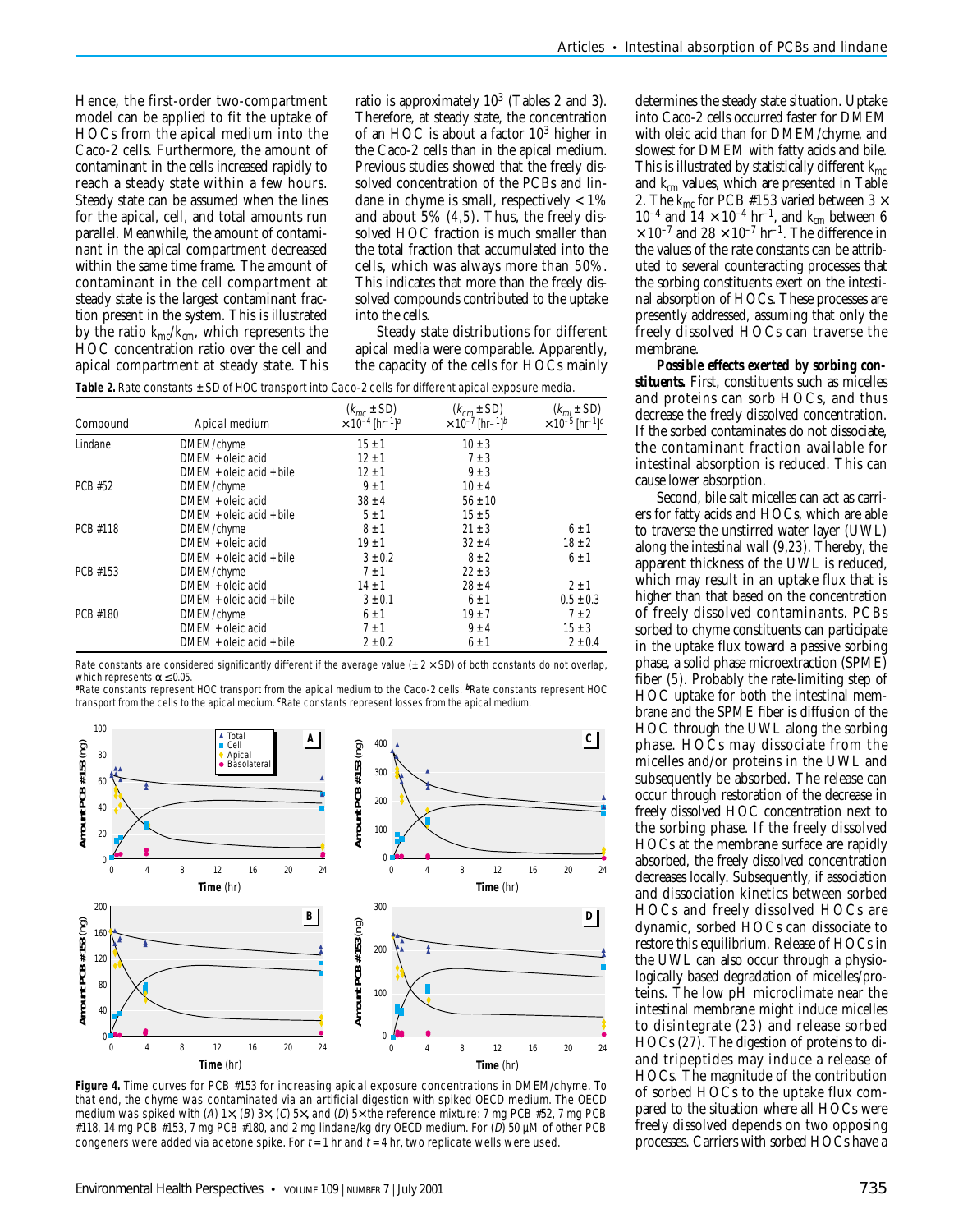lower diffusivity than the freely dissolved HOCs. This can reduce the transport of HOCs sorbed to bile salts, fatty acids, and proteins toward the intestinal wall. On the other hand, these constituents may contain a relatively high load of HOCs. Hence, enough sorbed contaminants may be present in the UWL to maintain a high concentration gradient of the freely dissolved contaminant between the UWL and intestinal cells.

*Increasing exposure concentration.* Time curves for the second series of experiments with increasing apical exposure concentrations are presented in Figure 4. Since the distribution of the test compounds in chyme is based on partitioning (*4*), the concentration of freely dissolved contaminants and sorbed contaminants can be assumed to increase proportionally with increasing concentration of HOC. The total amount of PCB #153 in the different compartments increases, but the distribution among the compartments in time remains similar. This is also apparent from the rate constants *kmc* and *kcm* in Table 3, which are not significantly different. The *kmc* for PCB #153 varied between  $4 \times 10^{-4}$  and  $7 \times 10^{-4}$  hr<sup>-1</sup>, and the  $k_{cm}$  values between  $2 \times 10^{-7}$  and  $13 \times$ 10–7 hr–1. In addition, the corresponding

maximum uptake fluxes were calculated according to Equation 3, and are presented in Table 4. The maximum uptake fluxes increased with increasing exposure concentration and varied for PCB #153 between  $2.4 \times 10^{-3}$  and  $13.2 \times 10^{-3}$  pmol/cm<sup>2</sup>  $\times$  sec. This indicates that at higher HOC concentrations in the apical medium more HOCs accumulate into the cells, whereas steady state is reached within the same time interval, i.e., dose-dependent behavior.

Dulfer et al. (*23*) measured a similar pattern for PCB uptake by Caco-2 cells at higher PCB concentrations. They obtained a higher PCB concentration through a higher solubility in the exposure medium caused by addition of oleic acid to a DMEM solution with sodium taurocholate, a bile salt. However, Dulfer et al. measured a PCB flux into the basolateral compartment, which is not found in the present study. The same test system was employed in both studies, except that Dulfer et al. used polycarbonate insert filters, higher PCB concentrations (35–100 times higher total PCB concentrations), and did not use Teflon lids. To investigate whether higher PCB concentrations caused an increased flux to the basolateral compartment, possibly caused by an increased permeability of the cells, we exposed

**Table 3.** Rate constants (± SD) for increasing apical HOC concentrations in DMEM/chyme.

| Compound | Apical exposure                                                                                            | $(k_{mc} \pm SD)$                                  | $(kcm \pm SD)$                                       | $(km1 \pm SD)$                                |
|----------|------------------------------------------------------------------------------------------------------------|----------------------------------------------------|------------------------------------------------------|-----------------------------------------------|
|          | concentration                                                                                              | $\times$ 10 <sup>-4</sup> [hr <sup>-1</sup> ]      | $\times$ 10 <sup>-7</sup> [hr <sup>-1</sup> ]        | $\times$ 10 <sup>-5</sup> [hr <sup>-1</sup> ] |
| Lindane  | $1\times$ reference level                                                                                  | $11 \pm 2$                                         | $31 \pm 8$                                           | $10 \pm 2$                                    |
|          | 3× reference level                                                                                         | $14 \pm 1$                                         | $18 \pm 4$                                           | $14 \pm 3$                                    |
|          | 5× reference level                                                                                         | $13 \pm 1$                                         | $11 \pm 4$                                           | $35 \pm 7$                                    |
|          | $5\times$ reference level + 50 µM                                                                          | $19 \pm 2$                                         | $25 \pm 6$                                           | $12 \pm 3$                                    |
| PCB #52  | $1\times$ reference level<br>3× reference level<br>5× reference level<br>$5\times$ reference level + 50 µM | $7 \pm 1$<br>$10 \pm 2$<br>$7 \pm 1$<br>$9 \pm 1$  | $3 \pm 4$<br>$13 \pm 5$<br>$5 \pm 3$<br>$8 \pm 2$    | $7 \pm 3$                                     |
| PCB #118 | $1\times$ reference level<br>3× reference level<br>5x reference level<br>$5\times$ reference level + 50 µM | $15 \pm 3$<br>$8 \pm 1$<br>$6 \pm 2$<br>$10 \pm 2$ | $29 \pm 11$<br>$11 \pm 5$<br>$5 \pm 2$<br>$17 \pm 7$ | $4 \pm 3$<br>$6 \pm 2$<br>$5 \pm 3$           |
| PCB #153 | $1\times$ reference level                                                                                  | $4 \pm 1$                                          | $2 \pm 2$                                            | $14 \pm 4$                                    |
|          | 3× reference level                                                                                         | $5 \pm 1$                                          | $7 \pm 2$                                            | $7 \pm 1$                                     |
|          | 5x reference level                                                                                         | $4 \pm 1$                                          | $4 \pm 2$                                            | $21 \pm 3$                                    |
|          | $5\times$ reference level + 50 µM                                                                          | $7 \pm 1$                                          | $13 \pm 4$                                           | $4 \pm 2$                                     |
| PCB #180 | 1x reference level<br>3× reference level<br>5x reference level<br>$5\times$ reference level + 50 µM        | $8 \pm 2$<br>$6 \pm 1$<br>$5 \pm 1$<br>$9 \pm 1$   | $15 \pm 7$<br>$8 \pm 3$<br>$9 \pm 3$<br>$14 \pm 4$   | $10 \pm 2$                                    |

For explanation of reference levels, see Table 1. For explanation of statistics and rate constants, see Table 2.

| Table 4. Maximum uptake fluxes $J_{\text{u,max}}$ ( $\pm$ SD) for increasing apical HOC concentrations. |  |  |
|---------------------------------------------------------------------------------------------------------|--|--|
|---------------------------------------------------------------------------------------------------------|--|--|

|          | $J_{\text{u,max}}$ ± SD              | $J_{\text{u,max}}$ ± SD               | $J_{\text{U,max}}$ ± SD               | $J_{\text{U,max}}$ ± SD               |
|----------|--------------------------------------|---------------------------------------|---------------------------------------|---------------------------------------|
|          | for $1\times$ reference              | for $3\times$ reference               | for $5\times$ reference               | for 5x reference level                |
|          | level                                | level                                 | level                                 | +50 µM other PCBs                     |
|          | [pmol/cm <sup>2</sup> $\times$ sec)] | [pmol/(cm <sup>2</sup> $\times$ sec)] | [pmol/(cm <sup>2</sup> $\times$ sec)] | [pmol/(cm <sup>2</sup> $\times$ sec)] |
| Lindane  | $(1.3 \pm 0.2) \times 10^{-3}$       | $(4.7 \pm 0.5) \times 10^{-3}$        | $(5.8 \pm 0.7) \times 10^{-3}$        | $(7.8 \pm 0.8) \times 10^{-3}$        |
| PCB #52  | $(2.5 \pm 0.5) \times 10^{-3}$       | $(9.1 \pm 1.5) \times 10^{-3}$        | $(12.0 \pm 2.1) \times 10^{-3}$       | $(11.0 \pm 1.3) \times 10^{-3}$       |
| PCB #118 | $(3.0 \pm 0.6) \times 10^{-3}$       | $(7.7 \pm 1.4) \times 10^{-3}$        | $(8.7 \pm 0.9) \times 10^{-3}$        | $(13.5 \pm 2.6) \times 10^{-3}$       |
| PCB #153 | $(2.4 \pm 0.4) \times 10^{-3}$       | $(6.5 \pm 0.7) \times 10^{-3}$        | $(11.3 \pm 1.6) \times 10^{-3}$       | $(13.2 \pm 1.8) \times 10^{-3}$       |
| PCB #180 | $(2.3 \pm 0.5) \times 10^{-3}$       | $(4.0 \pm 0.5) \times 10^{-3}$        | $(6.8 \pm 0.9) \times 10^{-3}$        | $(8.2 \pm 1.1) \times 10^{-3}$        |

For explanation of reference level, see Table 1. For explanation of statistics, see Table 2.

the cells to 50 mM extra PCBs. However, no significant differences were observed (see Table 3 and compare Figure 4C and 4D).

*Implications.* Most HOCs accumulated into the Caco-2 cells. Therefore, high absorption efficiencies can also be expected *in vivo*, probably even higher than *in vitro* because the contaminant concentration in intestinal cells will be lower due to HOC transport from the cells into the body. This is in accordance with rat *in vivo* studies that showed almost complete absorption of PCBs after ingestion in a corn oil matrix (*8,28*). However, with the present knowledge, a quantitative extrapolation to *in vivo* conditions cannot be performed.

Furthermore, these high absorption efficiencies indicate that besides the freely dissolved HOCs, HOCs also sorbed to bile, proteins, and oleic acid contributed to the uptake flux toward the Caco-2 cells. It appeared that these constituents affected the intestinal uptake rate. Such processes will probably also affect *in vivo* intestinal absorption because environmentally relevant contaminant concentrations and physiologically constituent concentrations are employed. Therefore, HOCs that are mobilized from soil should be regarded as available for intestinal absorption. Hence, mobilization of HOCs from soil during digestion is considered the most important step that determines the oral bioavailability of the presently used contaminants.

#### **REFERENCES AND NOTES**

- 1. Calabrese EJ, Stanek EJ, James RC, Roberts SM. Soil ingestion. A concern for acute toxicity in children. J Environ Health 61:18–23 (1999).
- Davis S, Waller P. Quantitative estimates of soil ingestion in normal children between the ages of 2 and 7 years: population-based estimates using aluminium, silicon, and titanium as soil tracer elements. Arch Environ Health 45:112–122 (1990).
- 3. van Wijnen JH, Clausing P, Brunekreef B. Estimated soil ingestion by children. Environ Res 51:147–162 (1990).
- 4. Oomen AG, Sips AJAM, Groten JP, Sijm DTHM, Tolls J. Mobilization of PCBs and lindane from soil during in vitro digestion and their distribution among bile salt micelles and proteins of human digestive fluid and the soil. Environ Sci Technol 34:297–303 (2000).
- 5. Oomen AG, Mayer P, Tolls J. Nonequilibrium solid phase microextraction (SPME) of the freely dissolved concentration of hydrophobic organic compounds: matrix effects and limitations. Anal Chem 72: 2802–2808 (2000).
- Hack A, Selenka F. Mobilization of PAH and PCB from contaminated soil using a digestive tract model. Toxicol Lett 88:199–210 (1996).
- 7. Rotard W, Christmann W, Knoth W, Mailahn W. Bestimmung der resorptionsverfügbaren PCDD/PCDF aus Kieselrot. UWSF-Z Umweltchem Ökotox 7:3–9 (1995).
- 8. Fries GF, Marrow GS, Somich CJ. Oral bioavailability of aged polychlorinated biphenyl residues contained in soil. Bull Environ Contam Toxicol 43:683–690 (1989).
- 9. Charman WN, Porter CJH, Mithani S, Dressman JB. Physicochemical and physiological mechanisms for the effects of food on drug absorption: the role of lipids and pH. J Pharm Sci 86:269–282 (1997).
- 10. Friedman HI, Nylund B. Intestinal fat digestion, absorption, and transport. A review. Am J Clin Nutr 33:1108–1139 (1980).
- 11. Duizer E, Penninks AH, Stenhuis WH, Groten JP.